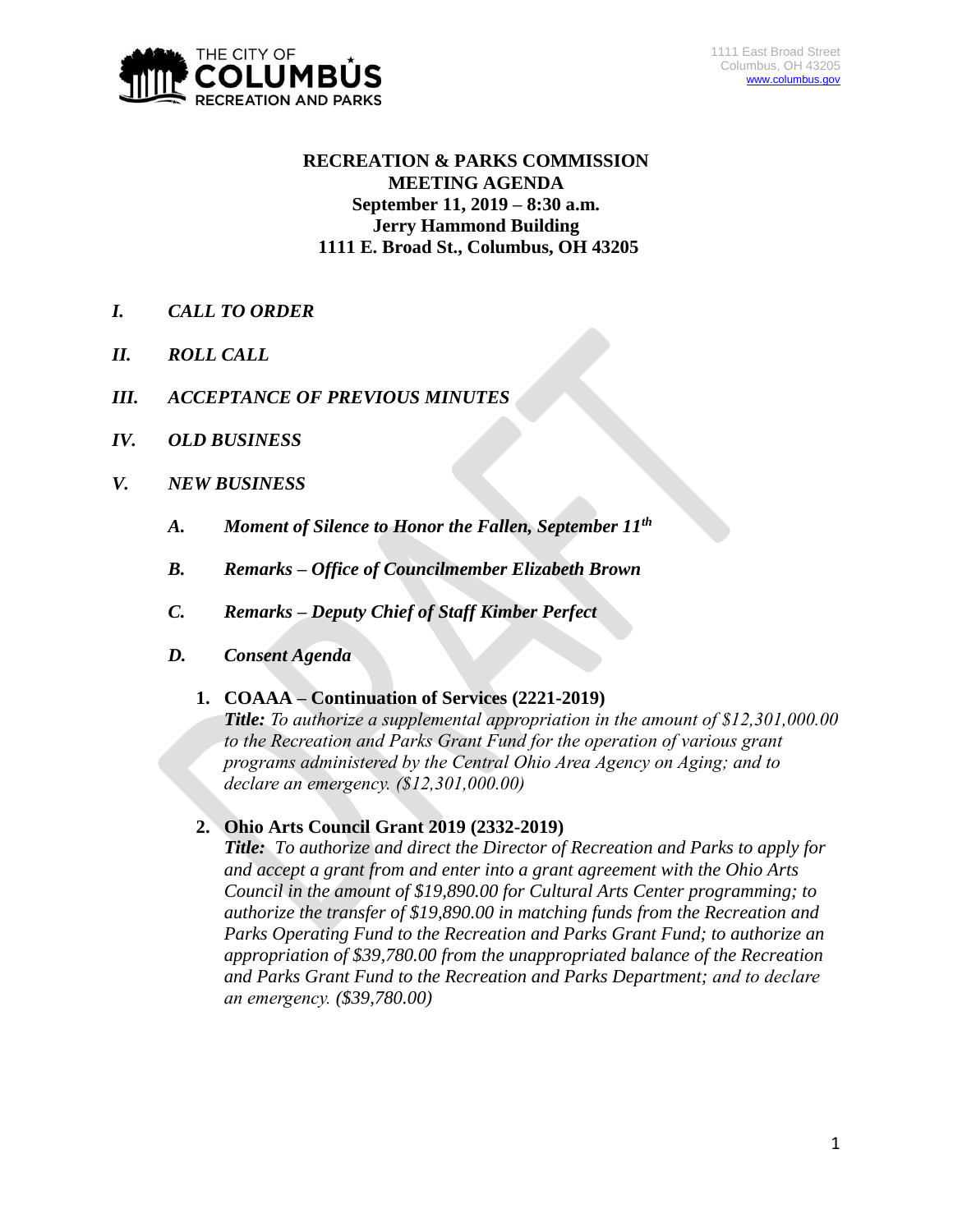

# *E. Administration Agenda*

- **3. Southeast Lions Park – Change in Park Hours – COMMISSION ONLY** *Title: To authorize and direct the Director of Recreation and Parks to officially change the hours of Southeast Lions Park. The community, Civic Association and Area Commission as well as Columbus Police, all support the change in parks hours and collectively submitted an application, in alignment with our Change in Parks Hours Policy.*
- **4. Ruthfield Enterprise Contract Amendment (2330-2019)**

*Title: To authorize and direct the Director of the Recreation and Parks Department to amend the current revenue contract, CT01269R, with Ruthfield Enterprises, LLC, dba Slabadabado concessions, by cancelling the final two payments due in September and October at Champions Golf course for concession services; and to declare an emergency.*

**5. Clean Ohio Fund Grant – Dysart Run Protection Project (2334-2019)**

*Title: To authorize and direct the Director of Recreation and Parks to enter into a grant agreement with the Ohio Public Works Commission and accept a grant in the amount of \$900,000.00 for the Dysart Run Protection Project; to authorize the appropriation of \$900,000.00 in the Recreation and Parks Grant Fund; to authorize the transfer of \$300,000.00 in matching funds within the Recreation and Parks Voted Bond Fund; to amend the 2019 Capital Improvement Budget; to authorize the City Attorney to spend City funds to acquire and accept in good faith certain fee simple title and lesser real estate located in the vicinity of East Broad Street and Waggoner Road and contract for associated professional services in order to timely complete the acquisition of the property; to authorize the expenditure of \$1,200,000.00 from the Recreation and Parks Grant Fund and Voted Bond Fund; and to declare an emergency. (\$1,200,000.00)*

#### **6. Maintenance Agreement - Olentangy Trail (2335-2019)**

*Title: To authorize and direct the Director of Recreation and Parks to sign a Maintenance Agreement with the Ohio Department of Transportation for the improvements made as part of the Olentangy Trail --Antrim Park to Bethel Road Connector project; and to declare an emergency.*

# **7. Urban Forestry Master Plan (2337-2019)**

*Title: To authorize and direct the Director of Recreation and Parks to enter into two contracts and to authorize expenditures with Davey Resource Group (\$111,125.00) and Urban Canopy Works (\$93,500.00) to perform a city-wide analysis and management plan for the city's urban; to authorize a total expenditure of \$204,625.00; and to declare an emergency. (\$204,625.00)*

Formal Requests for Proposals were advertised through Vendor Services, in accordance with City Code Section 329, on May 22, 2019, and received by the Recreation and Parks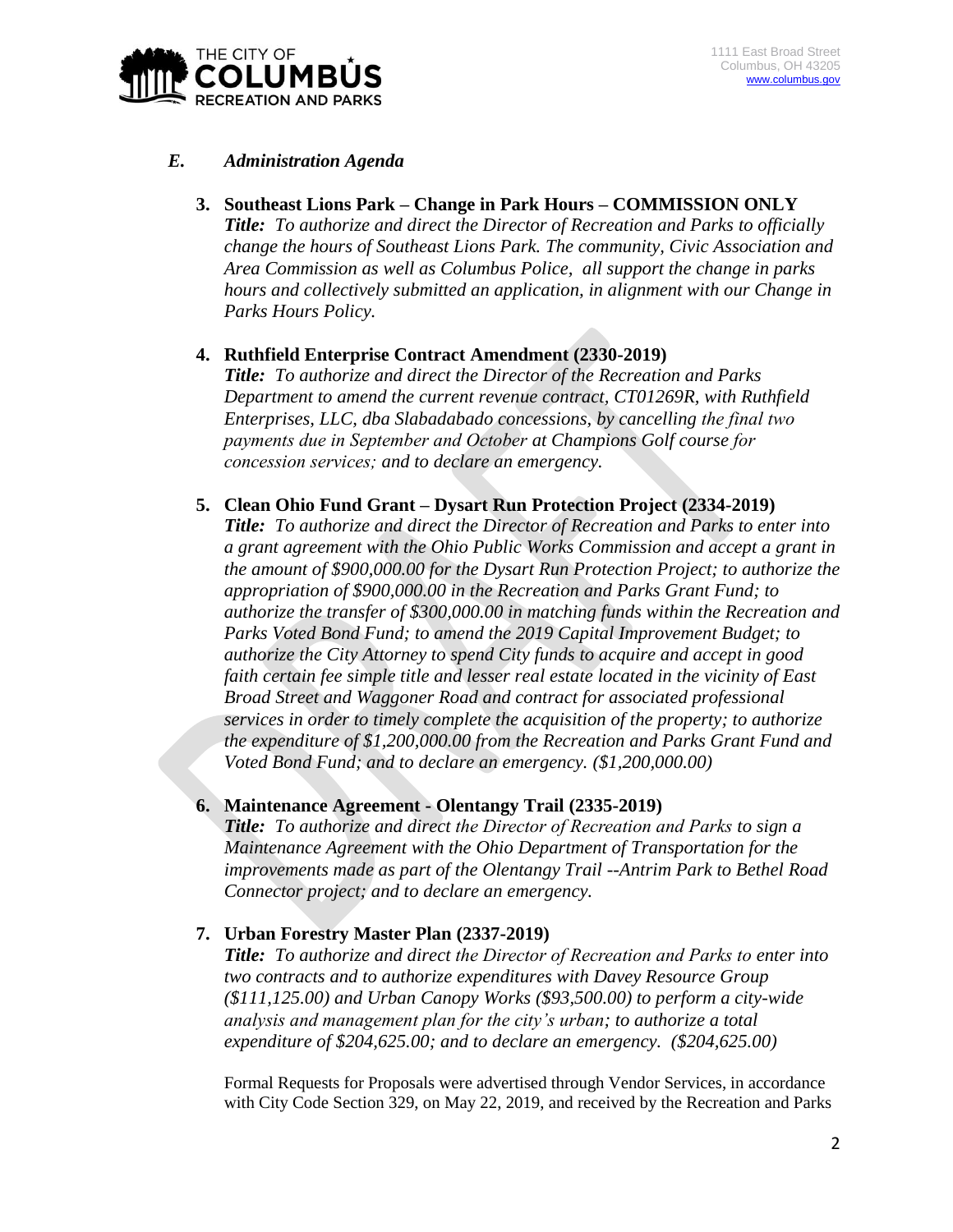

Department on June 12, 2019. Proposals were received from the following companies:

| <b>Status</b>  |
|----------------|
| <b>MAJ</b>     |
| <b>FBE/WBE</b> |
| Non-Profit     |
| <b>MAJ</b>     |
|                |

In accordance with City Code, a selection team evaluated the proposals and recommended that it would be beneficial for the city to contract with both Davey Resource Group and Urban Canopy Works to complete the master plan. The firms were chosen based on their extensive reference projects, experience, qualifications, availability, timeline, and project approach.

### **8. Gillie Lease 2019 (2339-2019)**

*Title: To authorize and direct the Director of Recreation and Parks to enter into a five-year option in the lease agreement with MC-NC, LLC Company for space for the operation of a senior center; to authorize the appropriation of \$1,045,839.46 from the unappropriated balance of the Special Income Tax Fund; to authorize the expenditure of \$1,045,839.46 from the Special Income Tax Fund; and to declare an emergency. (\$1,045,839.46)*

#### **9. CRPD Facility Security Pre-Engineering Study – Phase 1 (2360-2019)**

*Title: To authorize and direct the Director of Recreation and Parks the Director of the Recreation and Parks Department to enter into contract with Security Risk Management Consultants, LLC (SRMC) for the review of department facilities for safety and security vulnerabilities due to lighting, landscaping, and absence of preventive security elements; and the design for upgrades to the facilities to improve the safety and security of assessed facilities; to authorize the expenditure of \$108,709.00 from the Recreation and Parks Fund; and to declare an emergency. (\$108,709.00)*

Requests for Statement of Qualifications (RFQ010918) were advertised through Vendor Services, in accordance with City Code Section 329, on November 16, 2018 and received by the Recreation and Parks Department on December 14, 2018.

Proposals were received from the following companies:

| Company                                           | <b>Status</b> |
|---------------------------------------------------|---------------|
| <b>Security Risk Management Consultants, LLC</b>  | (FBE)         |
| Triad Consulting & System Design Group, LLC (MBE) |               |
| Texas A&M Engineering Extension Service           | (MAJ)         |
| <i>iParametrics</i>                               | (Pending)     |
| CTCH, LLC                                         | (Pending)     |
| <b>AE Works</b>                                   | (MAJ)         |
| <b>Force Protect Security Consultants</b>         | (Pending)     |
|                                                   |               |

In accordance with City Code, proposals were received on December  $14<sup>th</sup>$ , 2018 and a selection team evaluated the proposals and recommended **Security Risk Management**